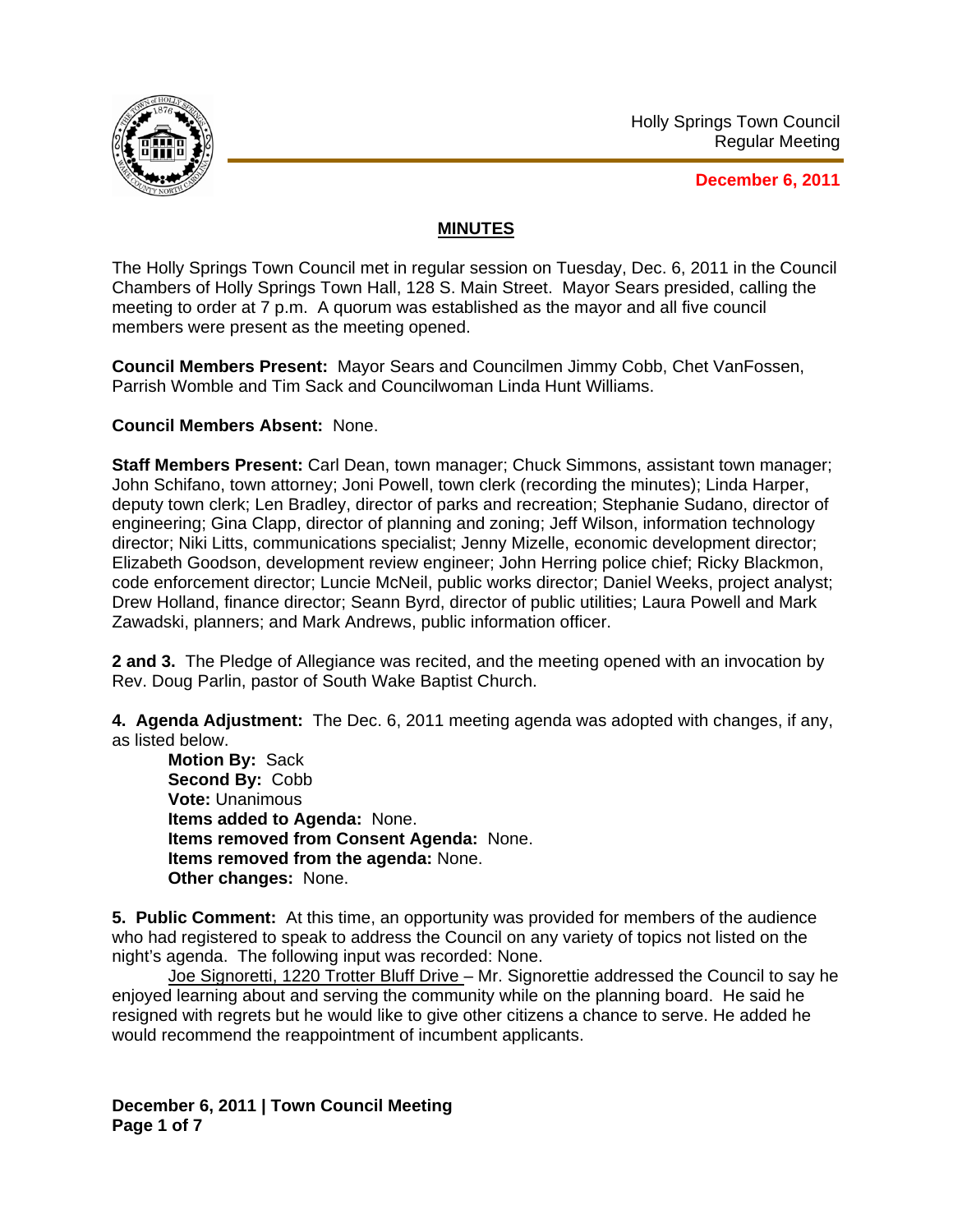He spoke in favor of the parks and recreation bond, and he noted that improved parks and recreation facilities would help grow the town's taxbase. He said he would urge the Council to not be afraid of issuing the bonds as approved by voters.

Council members thanked him for his service.

 Hank Dickson, 504 Sandy Point Way – Mr. Dickson said, as a Holly Springs Gold Hawks baseball parent, he thanks staff and management for the erection of state champion signs on the town limit signs.

**6a. Public Hearing: 11-SEU-06, 206 Premier Drive –** Mr. Zawadski said the Town has received a request for a Special Exception Use to locate a fitness center at 206 Premier Drive, within the RT: Research and Technology district. The property is 3.79 acres and is located near the intersection of Premier Drive and Tradition Trail.

 A development plan was approved for this property in 2007 for two 16,000 square foot flex-space buildings, and one of the buildings was constructed in 2008. The new fitness center is proposed to utilize 2,650 square feet of the existing building.

The applicant's findings of fact responses on the application indicate that the business would employ one person and accommodate a maximum of 7-10 customers at one time.

The property includes 29 existing parking spaces located throughout the site to accommodate the fitness center and other building tenants. The site is proposed to be accessed from the existing driveway located on Premier Drive, and there are no modifications proposed to the building exterior or the site.

With that explanation completed, Mayor Sears opened the public hearing to accept sworn testimony. The following testimony was recorded under oath administered by the Deputy Town Clerk: None.

There being no testimony, the public hearing was closed.

**Action #1:** The Council approved a motion to make and accept the findings of fact to be recorded in the minutes for Special Exception Use Petition 11-SEU-06 for 206 Premier Drive to allow for a Fitness Center to be located within the RT: Research and Technology District as submitted by HPC Properties, LLC.

Special Exception Use Findings of Fact:

 A special exception use may only be granted upon the presentation of sufficient evidence to enable a written determination that:

- a. The proposed use will not be injurious to the public health, safety, comfort, community moral standards, convenience or general welfare;
- b. The proposed use will not injure or adversely affect the adjacent area;
- c. The proposed use will be consistent with the character of the district, land uses authorized therein, and the Town of Holly Springs Comprehensive Plan;
- d. The proposed use shall conform to all development standards of the applicable district (unless a waiver of such development standards is requested as part of the special exception use petition and approved as set forth above, in which case the proposed use shall conform to the terms and conditions of such waiver).
- e. Access drives or driveways are or will be sufficient in size and properly located to: ensure automotive and pedestrian safety and convenience, traffic flow as set forth in Section 7.09 – Pedestrian Circulation and Vehicular Area Design; and, control and access in case of fire or other emergency;
- f. Off-street parking areas, off-street loading areas, trash enclosures, trash pick-up and removal, and other service areas are located so as to be safe, convenient, allow for access in case of emergency, and to minimize economic, glare, odor, and other impacts on adioining properties and properties in the general neighborhood;

## **December 6, 2011 | Town Council Meeting Page 2 of 7**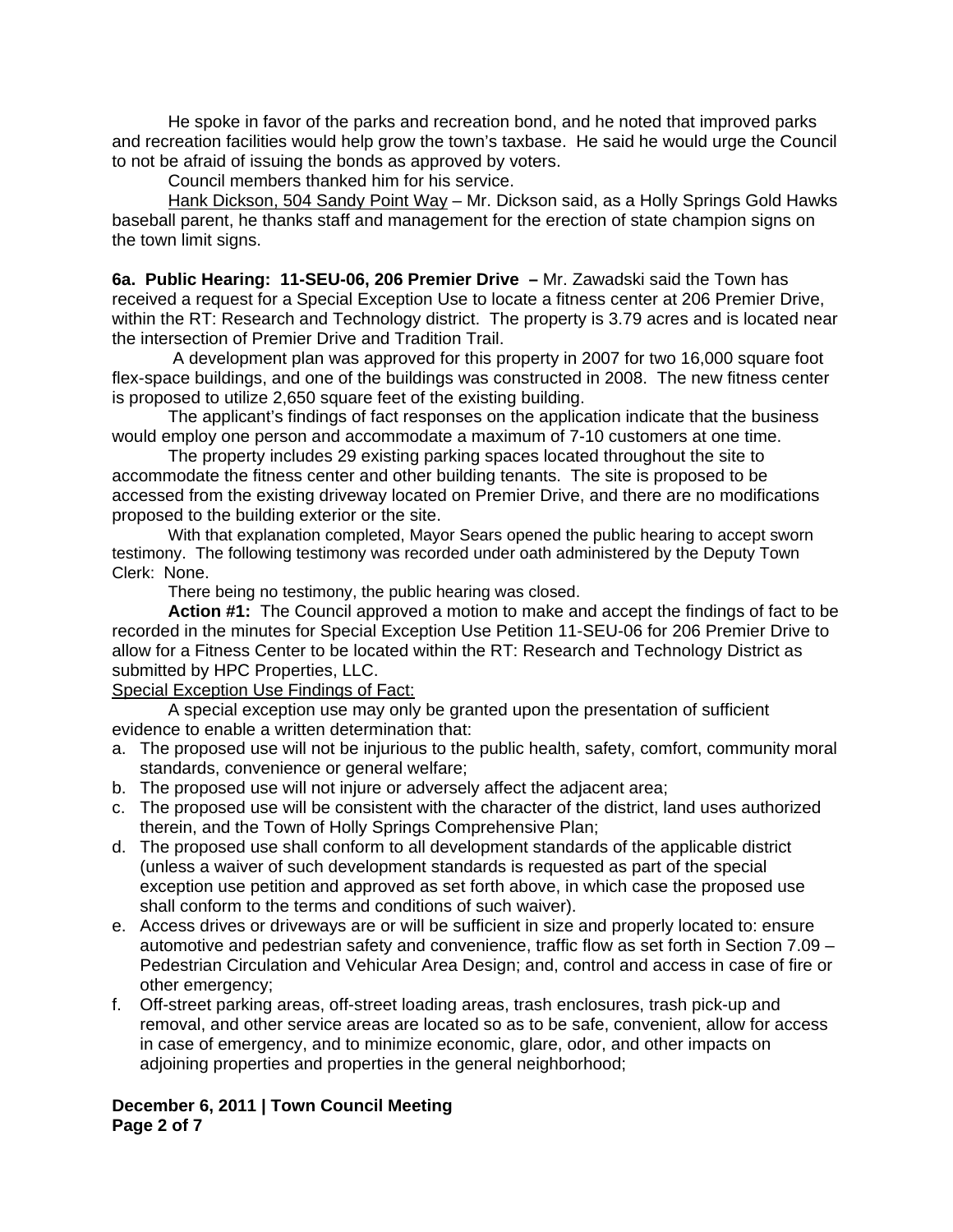- g. The lot, building or structure proposed for the use has adequate restroom facilities, cooking facilities, safety equipment (smoke alarms, floatation devices, etc.), or any other service or equipment necessary to provide for the needs of those persons whom may work at, visit or own property nearby to the proposed use;
- h. Utilities, schools, fire, police and other necessary public and private facilities and services will be adequate to handle the needs of the proposed use;
- i. The location and arrangement of the use on the site, screening, buffering, landscaping, and pedestrian ways harmonize with adjoining properties and the general area and minimize adverse impacts; and,
- j. The type, size, and intensity of the proposed use (including but not limited to such considerations as the hours of operation and numbers of people who are likely to utilize or be attracted to the use) will not have significant adverse impacts on adjoining properties or the neighborhood.

**Motion By:** Sack **Second By:** VanFossen **Vote:** Unanimous

*A* c*opy of Special Exception Use Petition 11-SEU-06 addressing the findings of fact is attached to these minutes.* 

**Action #2:** Having made the necessary findings of fact, the Council approved a motion to approve Special Exception Use Petition 11-SEU-06 for 206 Premier Drive to allow for a Fitness Center to be located within the RT: Research and Technology District as submitted by HPC Properties, LLC.

**Motion By:** Cobb **Second By:** Womble **Vote:** Unanimous

**7. Consent Agenda:** The Council approved a motion to approve all items on the Consent Agenda. The motion carried following a motion by Councilman Sack, a second by Councilman VanFossen and a unanimous vote. The following actions were affected:

7a. Budget Amendment, \$563,750 - The Council adopted an amendment to the FY 2011-12 budget in the amount of \$563,750 for the purchase of the Mims property*. A copy of the budget amendment is attached to these minutes.* 

7b. Budget Amendment, \$6,500 - The Council adopted an amendment to the FY 2011-12 budget in the amount of \$6,500 for landscaping repair*. A copy of the budget amendment is attached to these minutes.* 

7c. Resolution 11-41 – The Council adopted Resolution 11-41 formally appointing Barbara Koblich as the town's historian. *A copy of Resolution 11-41 is attached to these minutes.*

7d. Resolutions 11-42 and 11-43 - The Council adopted Resolution 11-42 certifying the results of the Nov. 8 bond referendum and Resolution 11-43 authorizing the Town to reimburse itself in the future from bond issue proceeds. *Copies of Resolutions 11-42 and 11-43 are attached to these minutes.*

**8a. Organizational Meeting: Oaths of Office -** Mayor Sears presented an award of appreciation to retiring Council Member Parrish Womble who has served on the Council – except for a brief interruption -- since 1981. Councilman Womble retired from his seat, giving a brief farewell address.

Ms. J. Powell then administered the oath of office to incumbent Town Council member Tim Sack and Council member-elect Cheri Lee.

**December 6, 2011 | Town Council Meeting Page 3 of 7**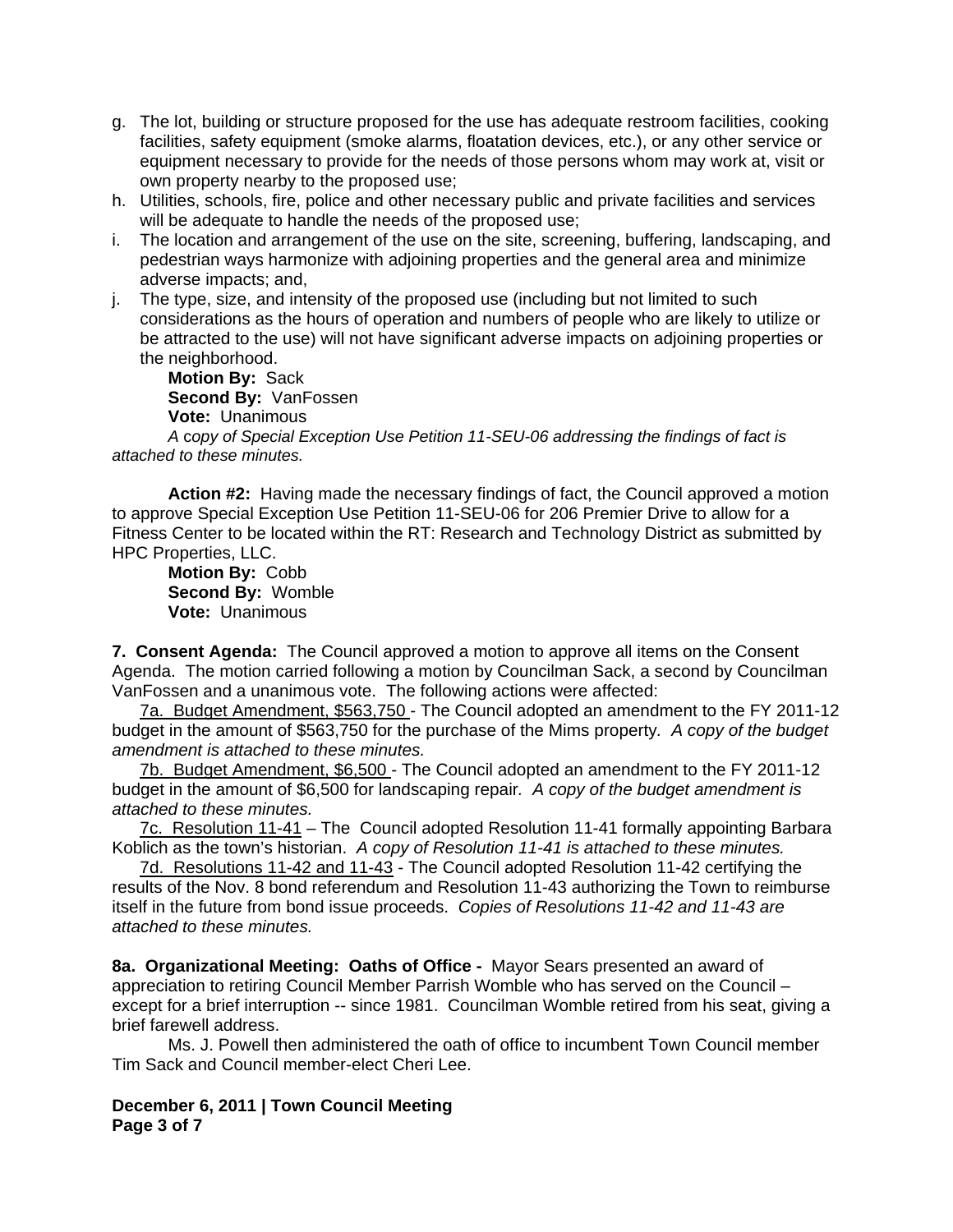A new quorum was established as the mayor and all five council members were present as the meeting resumed.

**Council Members Present:** Council members Jimmy Cobb, Cheri Lee, Chet VanFossen, Tim Sack and Linda Hunt Williams and Mayor Sears.

## **Council Members Absent:** None

Mayor Sears said following the Council meeting, the public is invited to a reception of light refreshments in the Holleman Room to celebrate with Councilman Womble as he retires from public service and to welcome new Councilwoman Cheri Lee.

**8b. Organizational Meeting: Election of a Mayor Pro Tem –** Mayor Sears explained that a part of the Organizational Meeting is the election of a council member to serve as mayor pro tempore, serving as vice chairman of the council and as mayor during the absence or disability of the mayor.

He said that currently, Councilman Tim Sack serves as mayor pro tem, a position he has served in during his past term on the Council.

Mayor Sears opened the floor for nominations for mayor pro tem.

Councilwoman Williams nominated Councilman Sack.

**Action:** By acclamation, the Council approved a motion to close the nominations.

Mayor Sears asked for a show of hands of those who were in favor of Councilman Sack's being named mayor pro tem. Council members Cobb, Lee, VanFossen, Williams and Sack raised their hands, so there was no further need for action, and Councilman Sack was appointed mayor pro tem through the next Organizational Meeting, which will be held in December 2013 following the next municipal election.

**8c. Town Council Meeting Calendar –** Mayor Sears explained that the Town Council meets at 7 p.m. the first and third Tuesday of each month, and an official calendar of these meetings is adopted by the Town Council and filed each year in the Town Clerk's office for the public. By adopting an official schedule each calendar year, the Town Council also has the opportunity to consider in advance any conflicts the regular meeting schedule may have with events or holidays and to make changes to times or dates accordingly.

He said this year, there were no such obvious conflicts noted.

**Action:** The Council approved a motion to adopt of the CY 2012 regular meeting schedule.

**Motion By:** Sack  **Second By:** VanFossen  **Vote:** Unanimous *A copy of the calendar is attached to these minutes.* 

**8d. Appointment of Holly Springs Representatives –** Mayor Sears said that the Town Council is to appoint and/or reappoint representatives of Holly Springs to various board, commissions, committees and task forces.

He then reviewed a list of those who have expressed an interest in individual positions.

Mayor Sears reported that the terms on these agency representatives would expire at the next Organizational Meeting.

Nominations to the agencies were as follows:

• Triangle J Council of Governments Board Member: **Councilwoman Linda Hunt Williams** 

**December 6, 2011 | Town Council Meeting Page 4 of 7**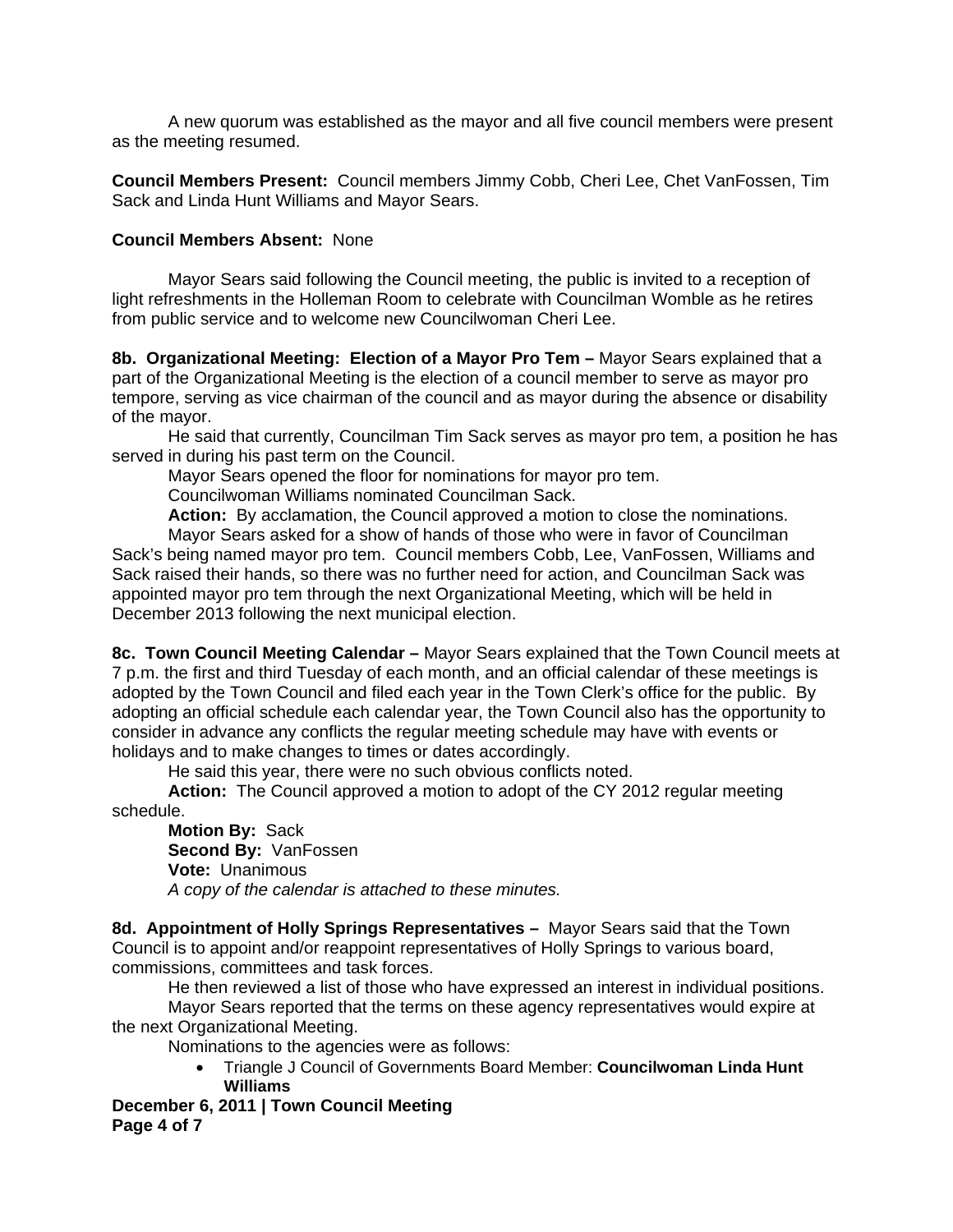- Triangle J Council of Governments Board Member Alternate: **Councilwoman Cheri Lee**
- Triangle J Smart Growth Committee: **Staff members Jeff Jones and Gina Clapp.**
- Transportation Advisory Committee of CAMPO: **Mayor Sears and Councilman VanFossen as alternate.**
- Holly Springs Parks and Recreation Advisory Committee Ex Officio (non-voting) member. **Councilwoman Linda Hunt Williams**
- Holly Springs Technical Review Committee: **Councilman Chet VanFossen and Councilman Jimmy Cobb as alternate.**

**Action:** By acclamation, the Council approved a motion to appoint the above-named officials to represent Holly Springs on area boards and commissions.

**9a. 11-MAS-02, Twelve Oaks, Phase 7 -** Ms. Laura Powell said Twelve Oaks, a Planned Unit Development located off of New Hill Road, is requesting the approval of its newest proposed phase, Phase 7.

 She said this would be the sixth phase that is being developed, as phases 1, 2, 3A, 4 and 5 already are approved. Phases 1, 2, and 3A are under construction. Due to those phases' success and strong home sales, the developers have chosen to move forward with its first phase approval in four years.

 The Twelve Oaks PUD consists of a total of 678.42 acres and allows for up to 2,028 total dwelling units. To date, a total of 783 lots are approved in the entire development. Proposed phase 7 is comprised of 112 single-family lots (all Type B lots) and no multi-family residential units.

 She said the approved PUD plans establish four single-family lot types: Types A, B, C and D. These lot types range from 4,000 to 12,000 square feet. Type A is the smallest, and Type D is the largest.

 She said in addition to meeting all established lot requirements, proposed lots also would have to meet the architectural standards of the Twelve Oaks PUD.

**Action:** The Council approved a motion to approve Preliminary Plan 11-MAS-02 for Twelve Oaks Phase 7 as submitted by Spaulding & Norris Engineering, Project Number 410-02, dated revised 11/07/2011 with the following conditions:

- 1. All previous approval conditions for the Twelve Oaks PUD master plan (03-PUD-01 and associated amendments) will apply to this plan as well.
- 2. The following items are to be submitted with the first 1st construction drawings submittal:
	- a. If any reclaimed irrigation is to be used, a soils report must be submitted with the first construction drawing and approved prior to CD approval.
		- b. The approved flood study will need to be revised. Provide documentation the proposed bridge will not change previously approved 100 year water surface elevations.
- 3. No wetland or stream impacts are permitted with this project as proposed on this amendment. When the next stream or wetland impact occurs, an update to the expired permit must be obtained for the entire project prior to construction drawing approval. The need for stormwater management must be considered and resolved with DWQ prior to the permit resubmittal.

**Motion By:** Williams  **Second By:** VanFossen  **Vote:** Unanimous

**December 6, 2011 | Town Council Meeting Page 5 of 7 9b. Board of Adjustment and Planning Board Appointments –** Ms. Clapp said on Dec. 31 of each year, the terms of several members of the Board of Adjustment and Planning Board expire. The Town Council is responsible for the appointment of in-town members to the Holly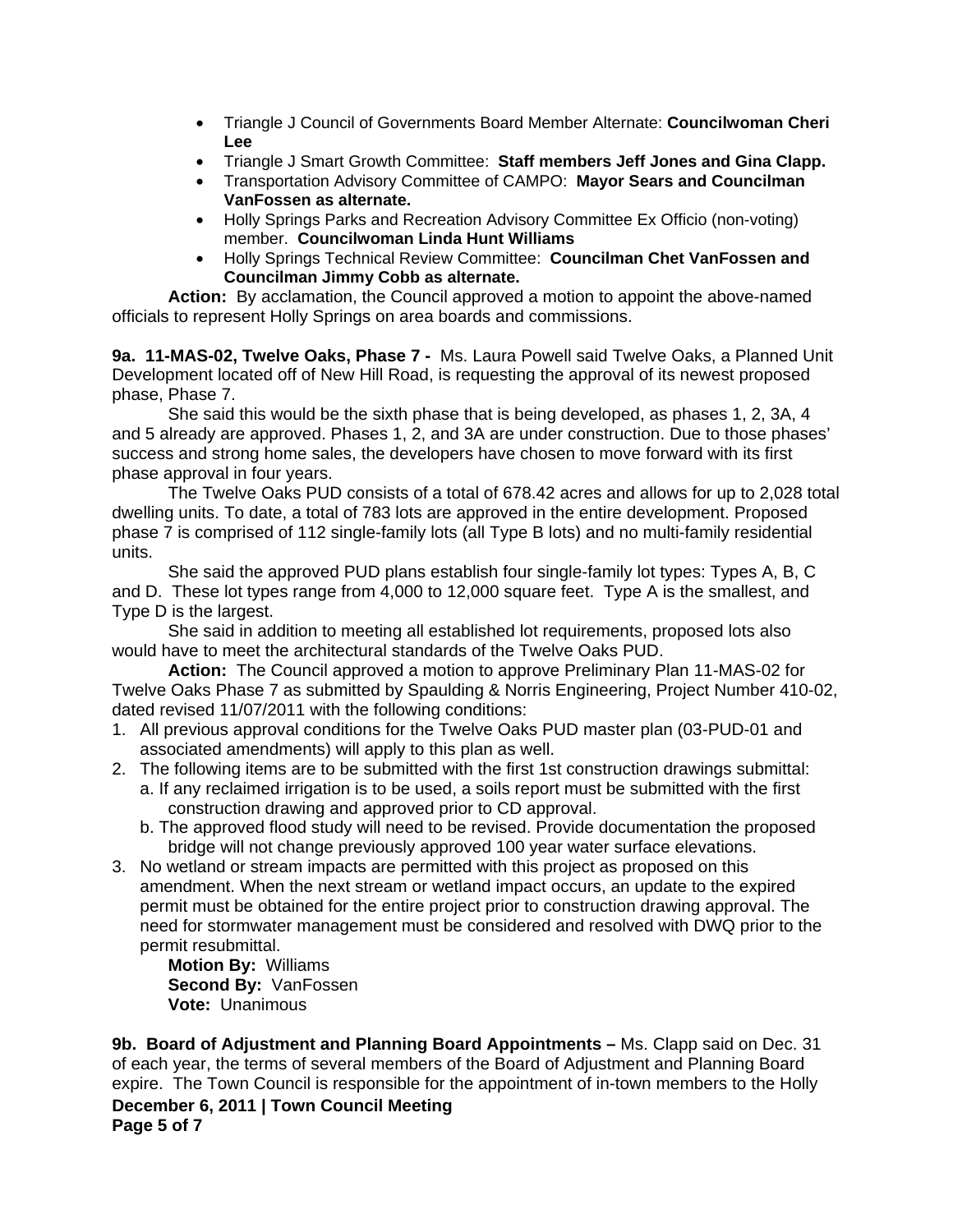Springs Board of Adjustment and Planning Board. Members who live outside the town limits and within the Town's extraterritorial jurisdiction (ETJ) are appointed by the Wake County Board of Commissioners (WCBOC), but are nominated to WCBOC by the Town Council.

 She said the terms will be for three years from Jan. 1, 2012 to Dec. 31, 2014. In addition, there is a mid-term resignation of a Planning Board member which will require a new member to fill a one-year remainder of a vacated term from Jan. 1, 2012 to Dec. 31, 2012.

 In addition, in accordance with the Unified Development Ordinance (UDO), any member with a pattern of absenteeism or partial participation in regular or special meetings may be removed by the Town Council at its discretion. In the event that a member is terminated, the Town Council shall promptly appoint a new member to fill the remainder of the vacated term.

 The applications that have been submitted for this year's appointments were sent to the Town Council under separate cover in mid-November along with the past three years of attendance records.

Ms. Clapp said this year's vacancies are: 1 in-town regular member and 1 ETJ member on the Board of Adjustment; and 1 in-town member vacant seat (term Jan. 1, 2012 to Dec. 31, 2014) and 3 intown members, (term Jan. 1, 2012 to Dec. 1, 2014) on the Planning Board.

For the in-town regular member slot on the Board of Adjustment, Councilwoman Williams nominated current BOA alternate Brian Woomer to be moved up to a regular member. Councilwoman Lee nominated incumbent Vincent D'Agostino.

**Action:** By a show of hands, majority votes were given to appoint Brian Woomer as an intown member to the Holly Springs Board of Adjustment, with a three-year term to expire Dec. 31, 2014.

**Action:** To fill Mr. Woomer's unexpired term as an alternate Board of Adjustment member, Councilwoman Williams nominated applicant Burton Bailey. Mr. Bailey was appointed by acclamation and now is an alternate member of the Board of Adjustment for the remainder of a term that will expire Dec. 31, 2012.

**Action:** By acclamation, the Council approved a motion to nominate Steve Murray to the Wake County Board of Commissioners to be reappointed as an ETJ alternate member to the Holly Springs Board of Adjustment, with a three-year term to expire Dec. 31, 2014.

 **Motion By:** Sack **Second By:** acclamation **Vote:** acclamation

To fill Mr. Signoretti's unexpired term as an in-town regular member on the Planning Board, Councilwoman Williams nominated applicant Rich Capola, and Councilman VanFossen nominated applicant Phil Squire.

**Action:** By a show of hands, majority votes were given to appoint applicant Phil Squire to fulfill a vacated Planning Board in-town regular member position expiring Dec. 31, 2012.

 Councilman VanFossen nominated incumbent in-town regular Planning Board members Tom Hughes, Matt Johnson and Glenn Myrto to be reappointed.

Councilwoman Lee nominated applicant Vincent D'Agostino for consideration.

**Action:** By a show of hands, majority votes were given to Tom Hughes, Matt Johnson and Glenn Myrto, who were appointed as in-town regular members of the Planning Board with three-year terms expiring Dec. 31, 2014.

**9c. Avent Ferry Road Fire Station Project –** Mr. Schifano said an initial step in the Avent Ferry Road fire station project will be pre-construction geo-technical assessment of the building

**December 6, 2011 | Town Council Meeting Page 6 of 7**